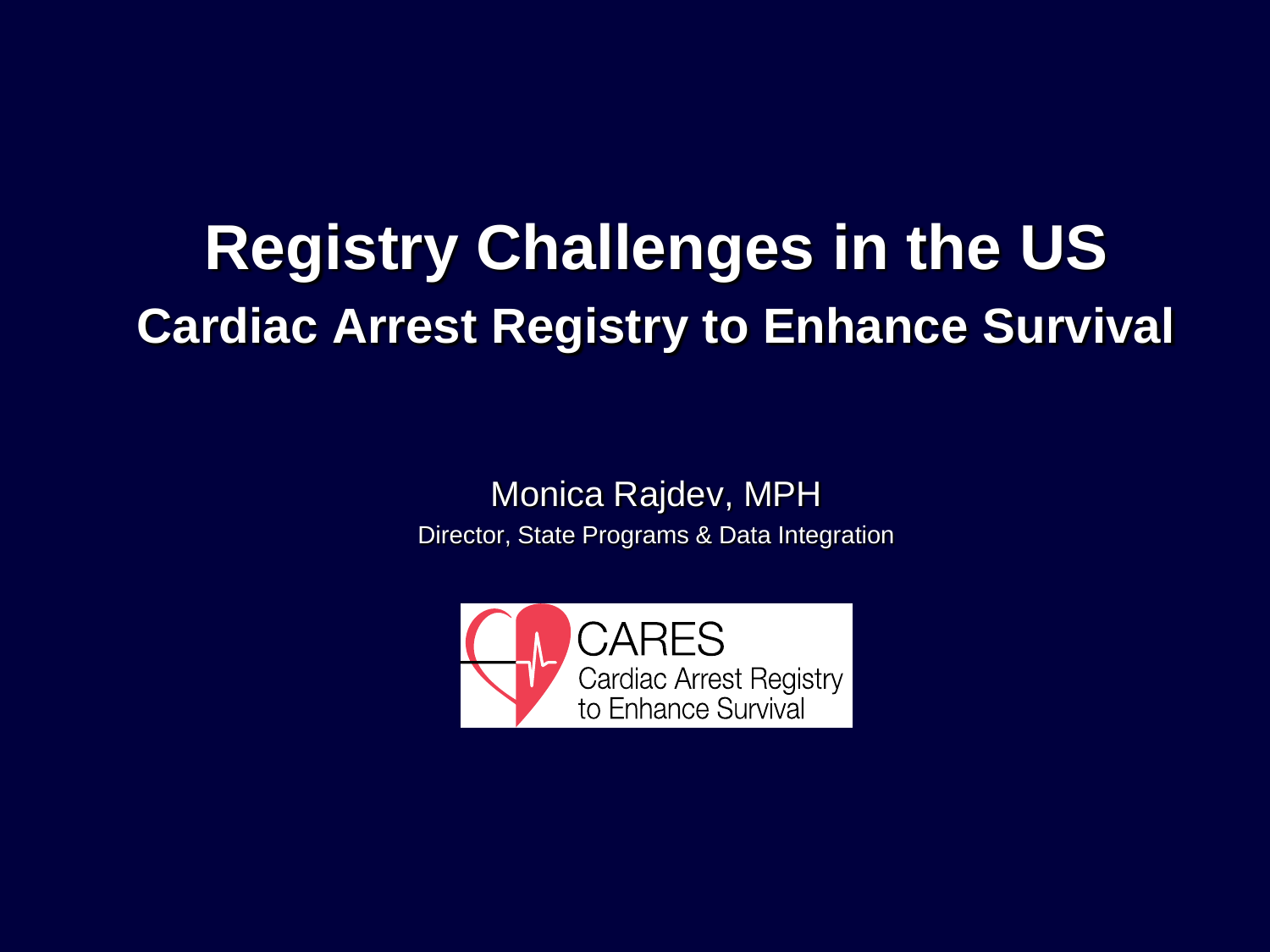

# **Measuring Outcomes. Improving Care. Saving Lives.**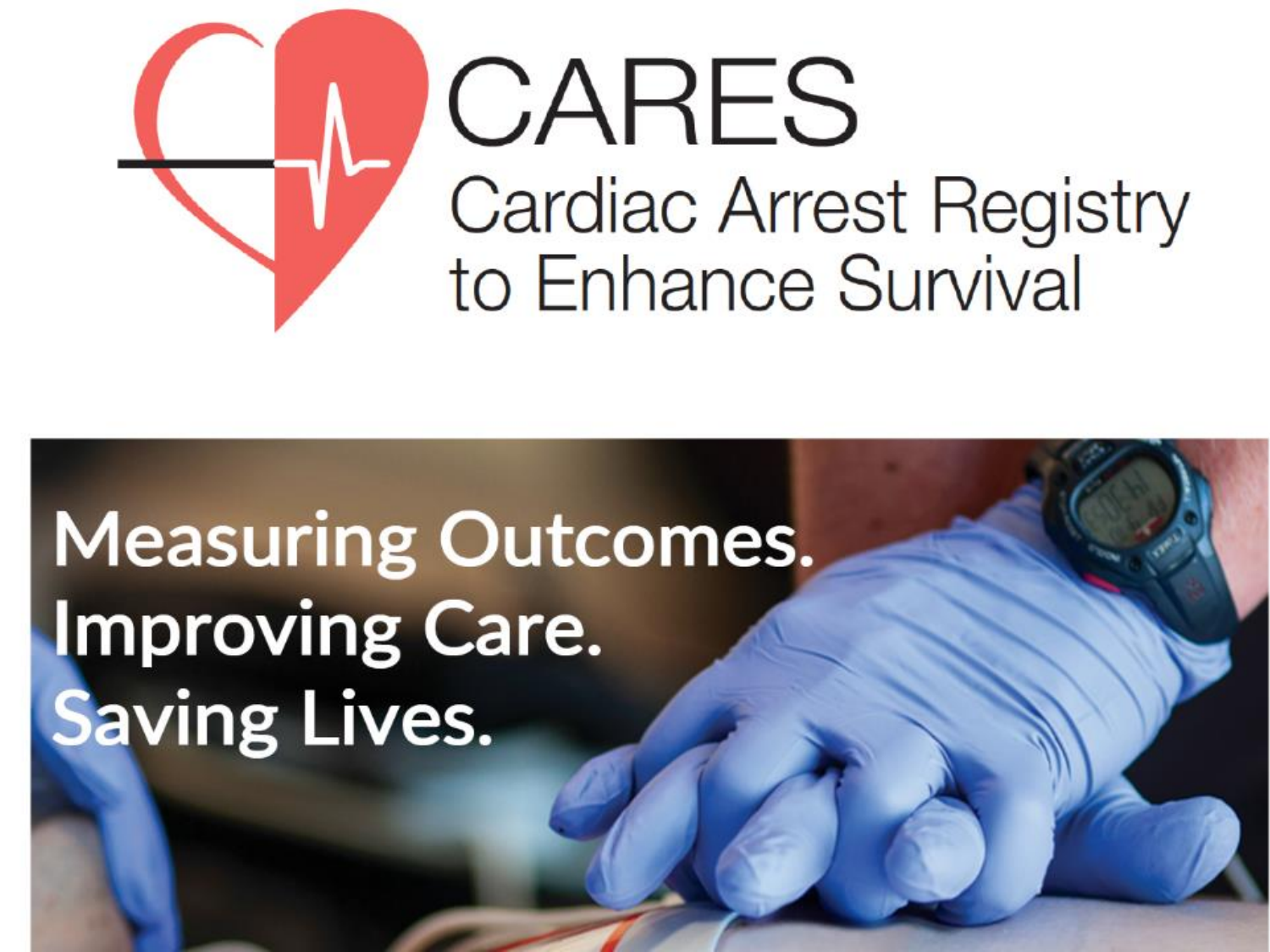# What is CARES?

- OHCA registry that identifies who, when, where of cardiac arrests in communities
- Use a secure Web database with restricted access for authorized users
- Links dispatch, EMS, and hospital data sources to create a single de-identified record for each OHCA event
- What parts of the system work well vs. need improvement?
- Allows longitudinal, internal benchmarking of key performance indicators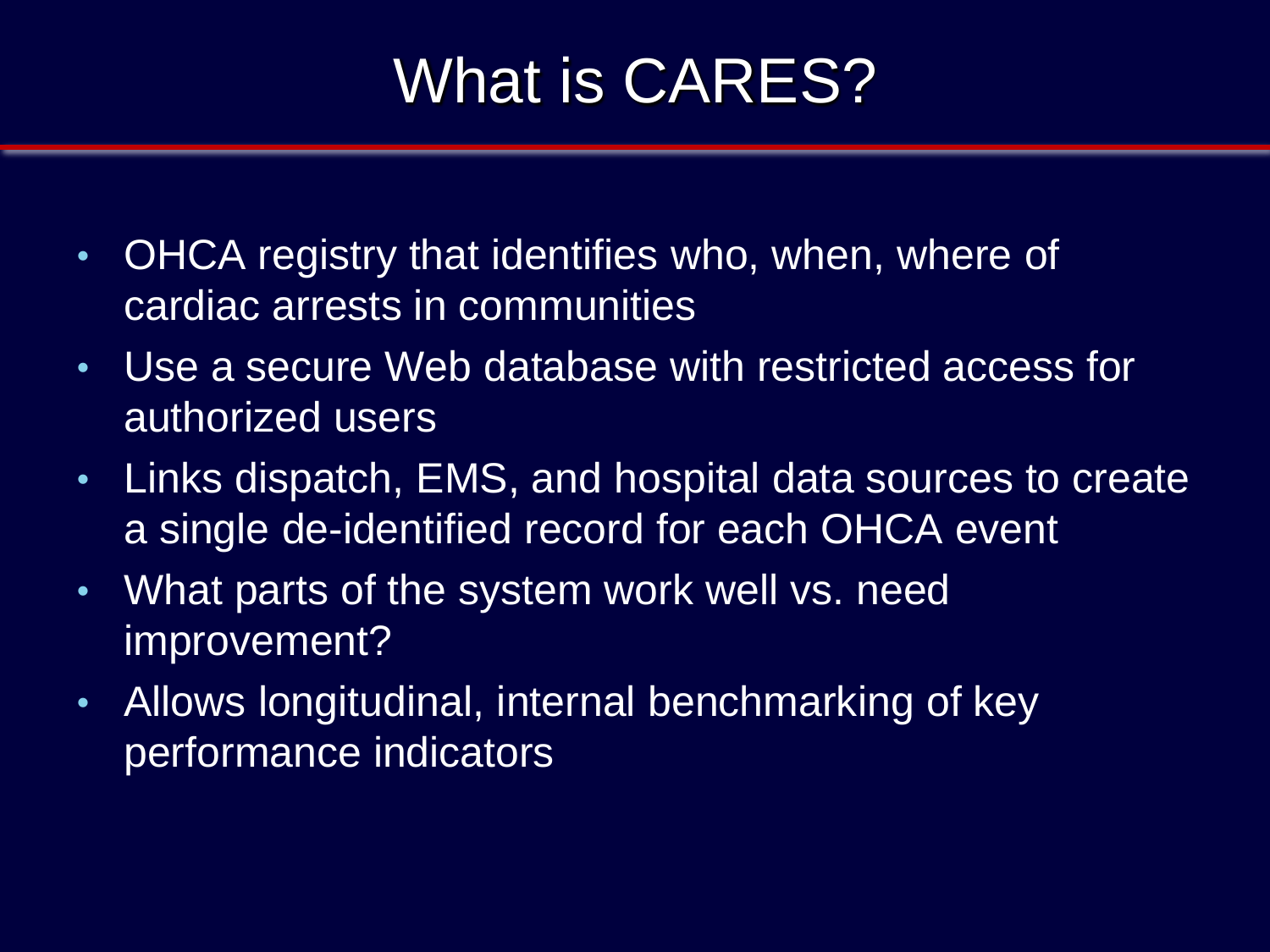#### Current Participant Map

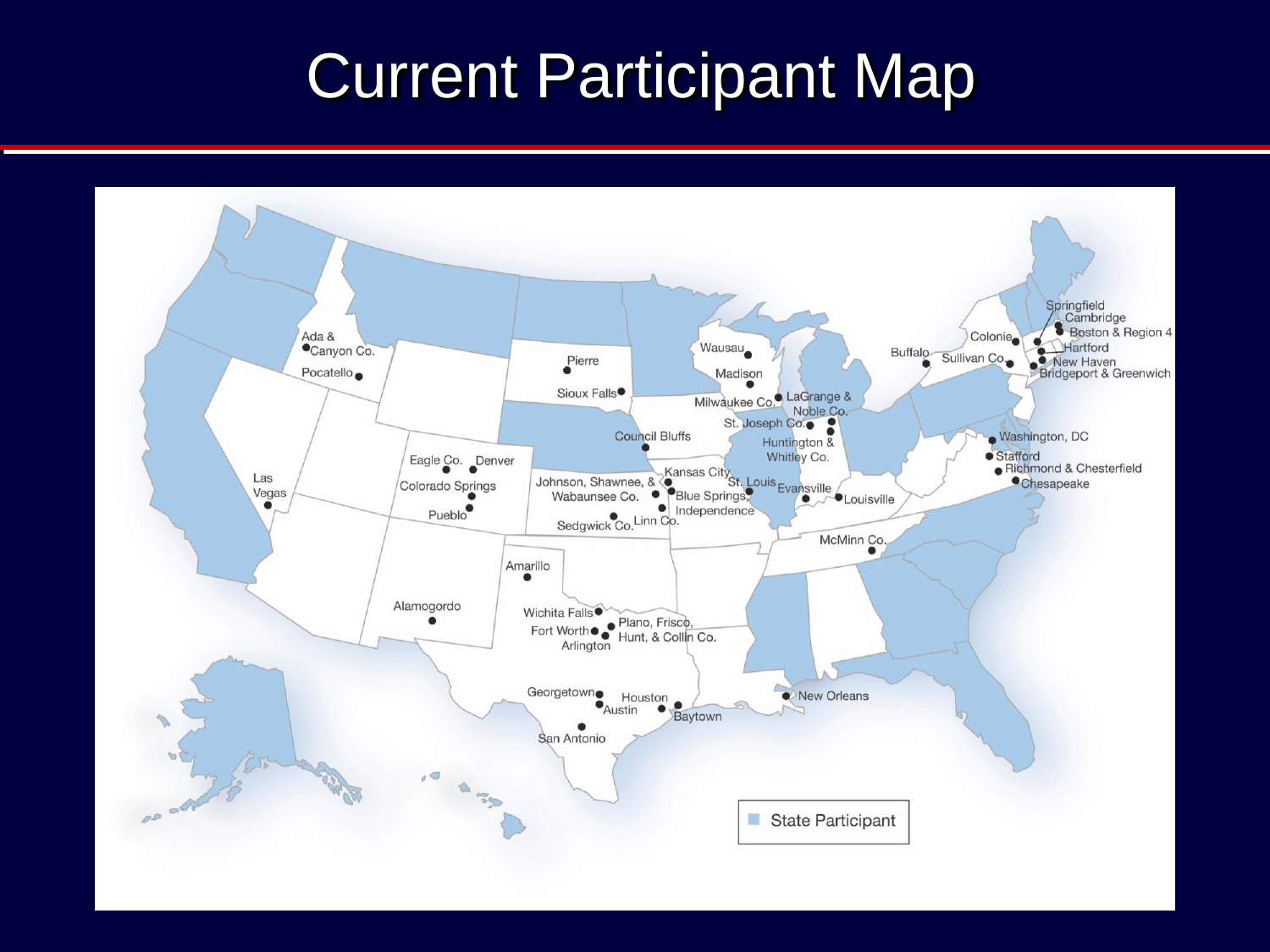# 2018 Footprint

**1120 million catchment area 38% US pop covered** More than 1,400 EMS Agencies More than 2,000 Hospitals **66** communities in 18 states **24 statewide participants** 

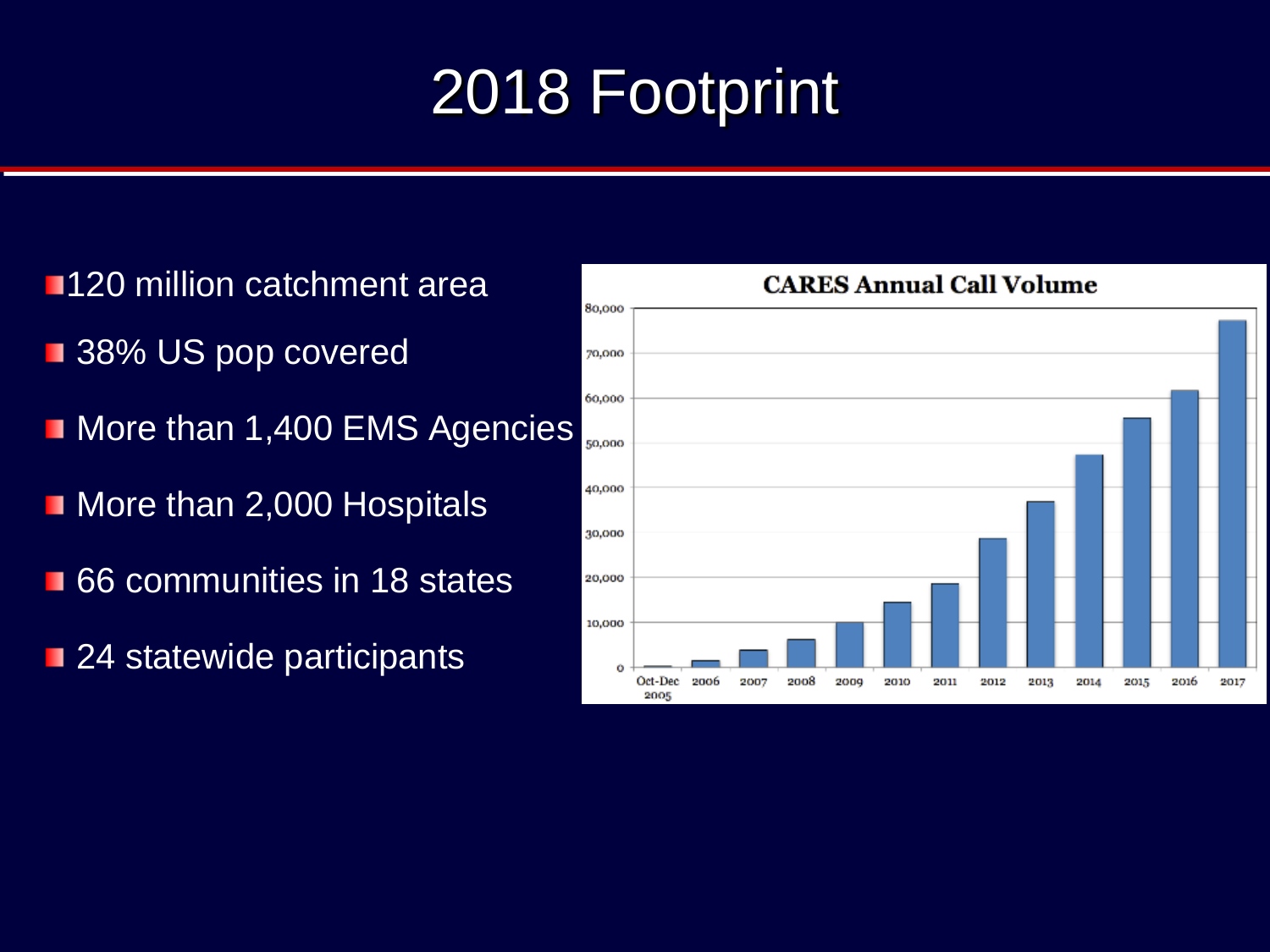# Registry Challenges

- Program Funding
- Participant Compliance
- Data Management & Sharing
- Vendor Relationships & Compliance
- Staff & Contact Turnover
- Data Quality
- Marketing
- Technology & Evolution of Data Collection Mechanisms
- Data Security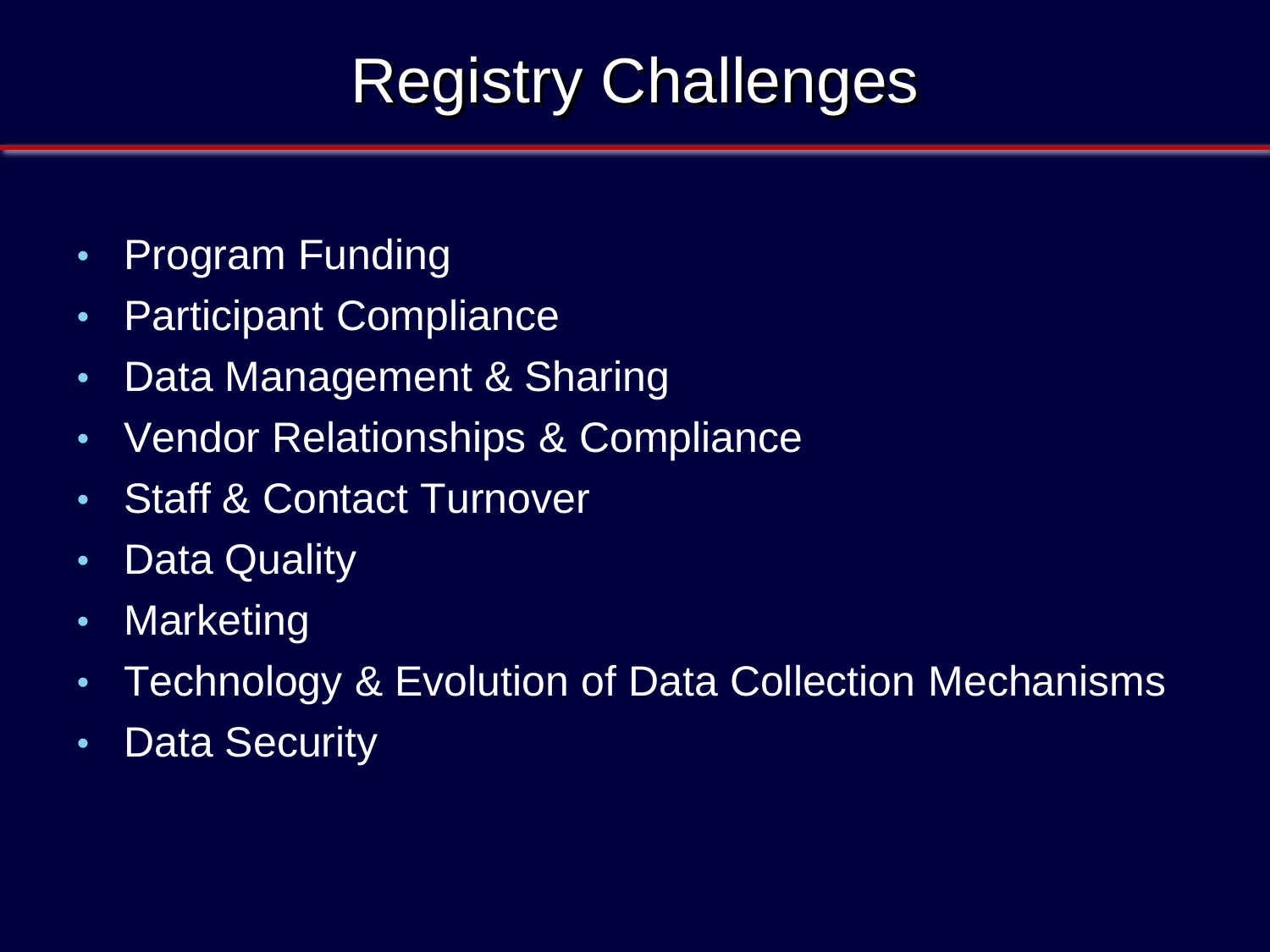# Program Funding

- Budget Constraints
- Resource Scalability
	- Staff
		- National level
		- Subject matter experts
	- Website/Software Planning
		- Design
		- Reports
	- Data Storage/Server Capacity
- Long-Term Planning
	- Instability with subscription fees and anticipating agency or state adoption and/or dropout
	- Maintaining sponsors
	- Need for future public-private partnership funding model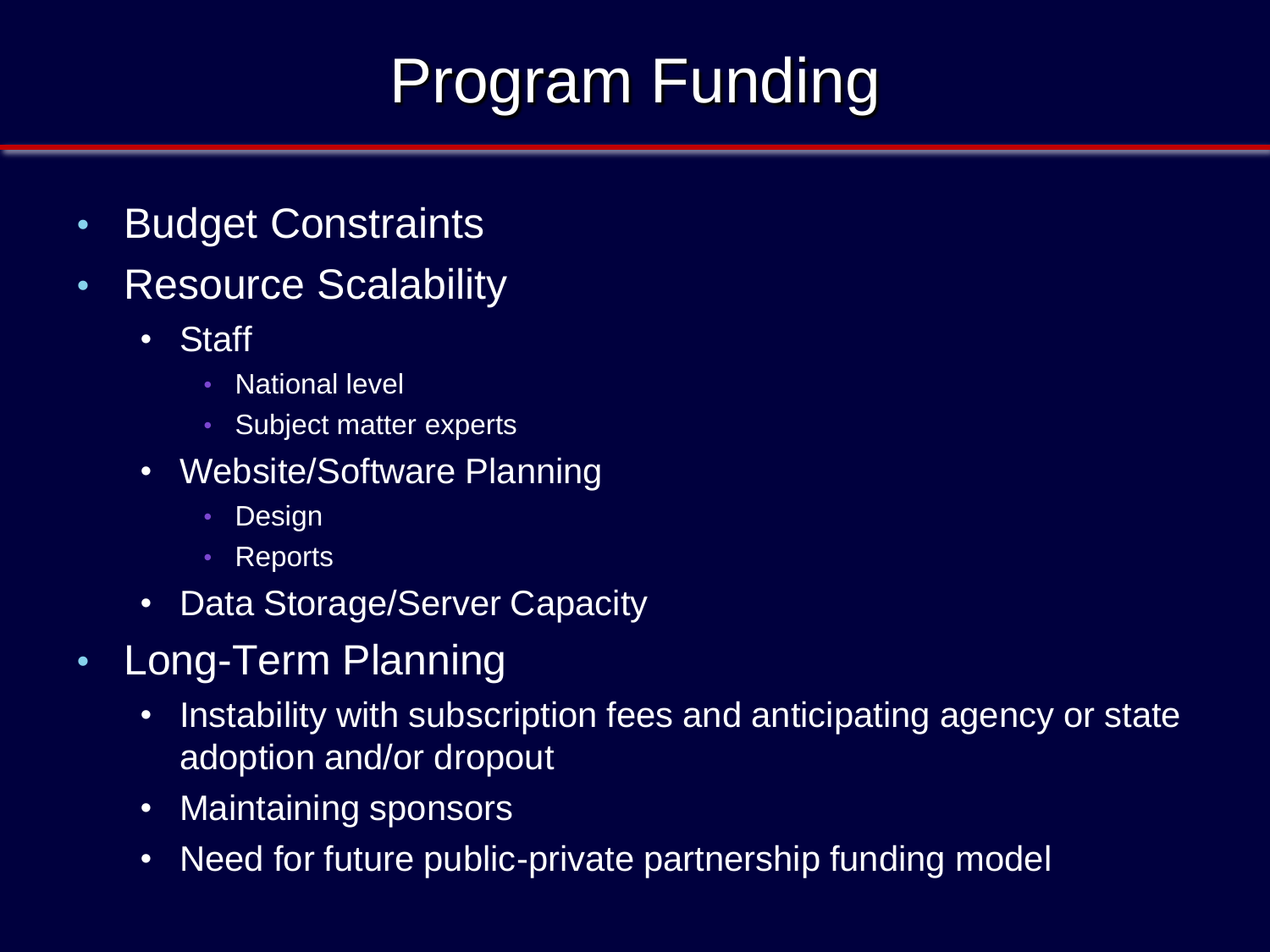### Participant Compliance

- Oversight of contacts we don't employ
	- Agencies/Hospitals
		- Contacts meeting entry and audit feedback timelines
	- State Coordinators
		- Guiding and managing them to follow national audit timelines and quality
- Maintenance of existing sites
	- "Problem" Sites 10% of sites take up 90% of our time
	- General unresponsiveness
- Leadership involvement
	- Are they communicating importance/value of participation?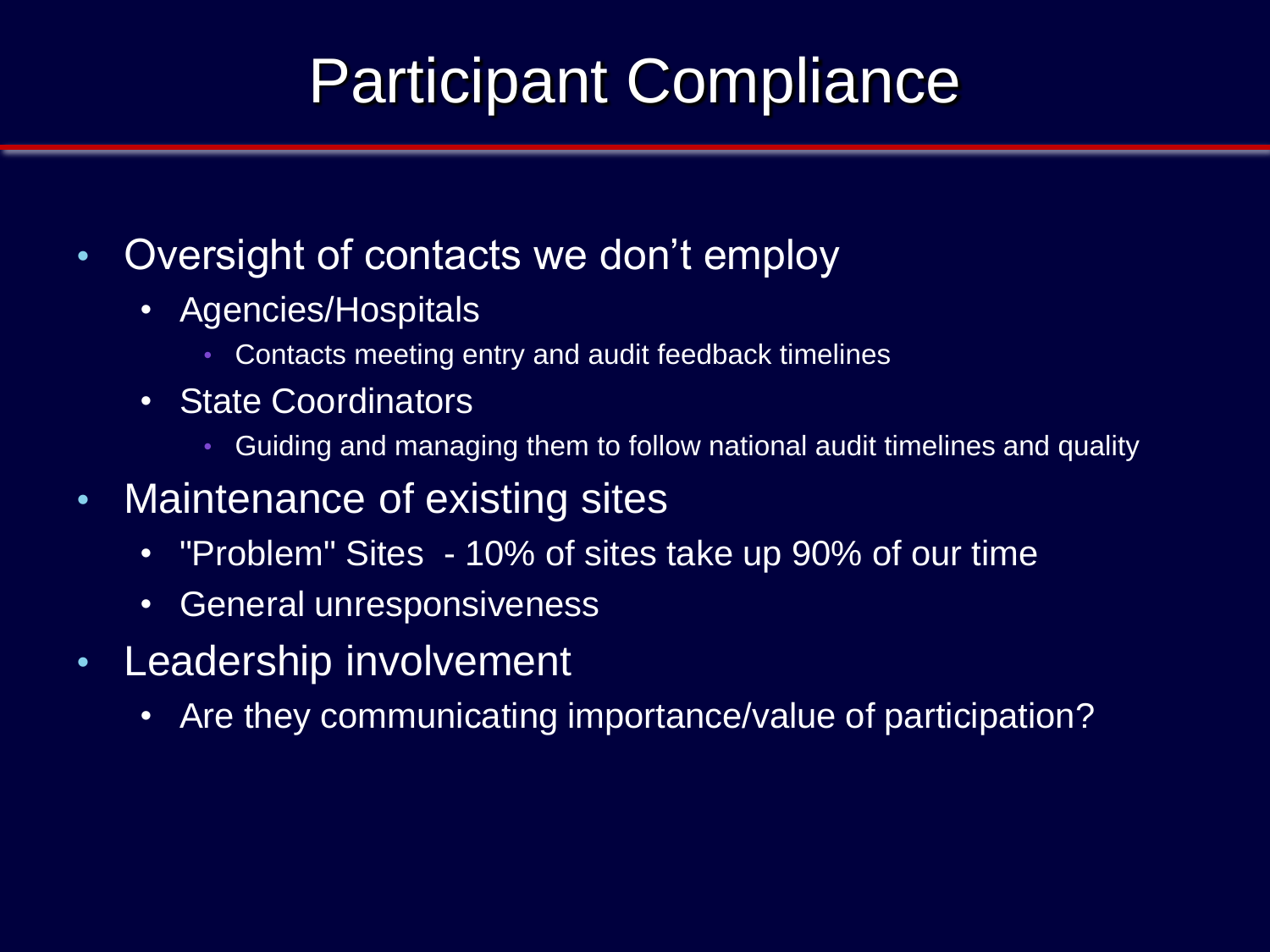# Data Management & Sharing

- Ensuring that data confidentiality is maintained
	- Places constraints on the type of research that can be conducted
- Management of various projects, at national & state levels, as program grows
	- CARES data is accessible to public, rather than limited to in-house analyses
- Changes to the data form over time
	- Ensuring answer choices map
	- Updates to reports and documentation
	- Balancing "too many" vs. "too few" data elements
- Enrollment is rolling; cohort of participants is constantly changing
- Scaling infrastructure needs as size of dataset increases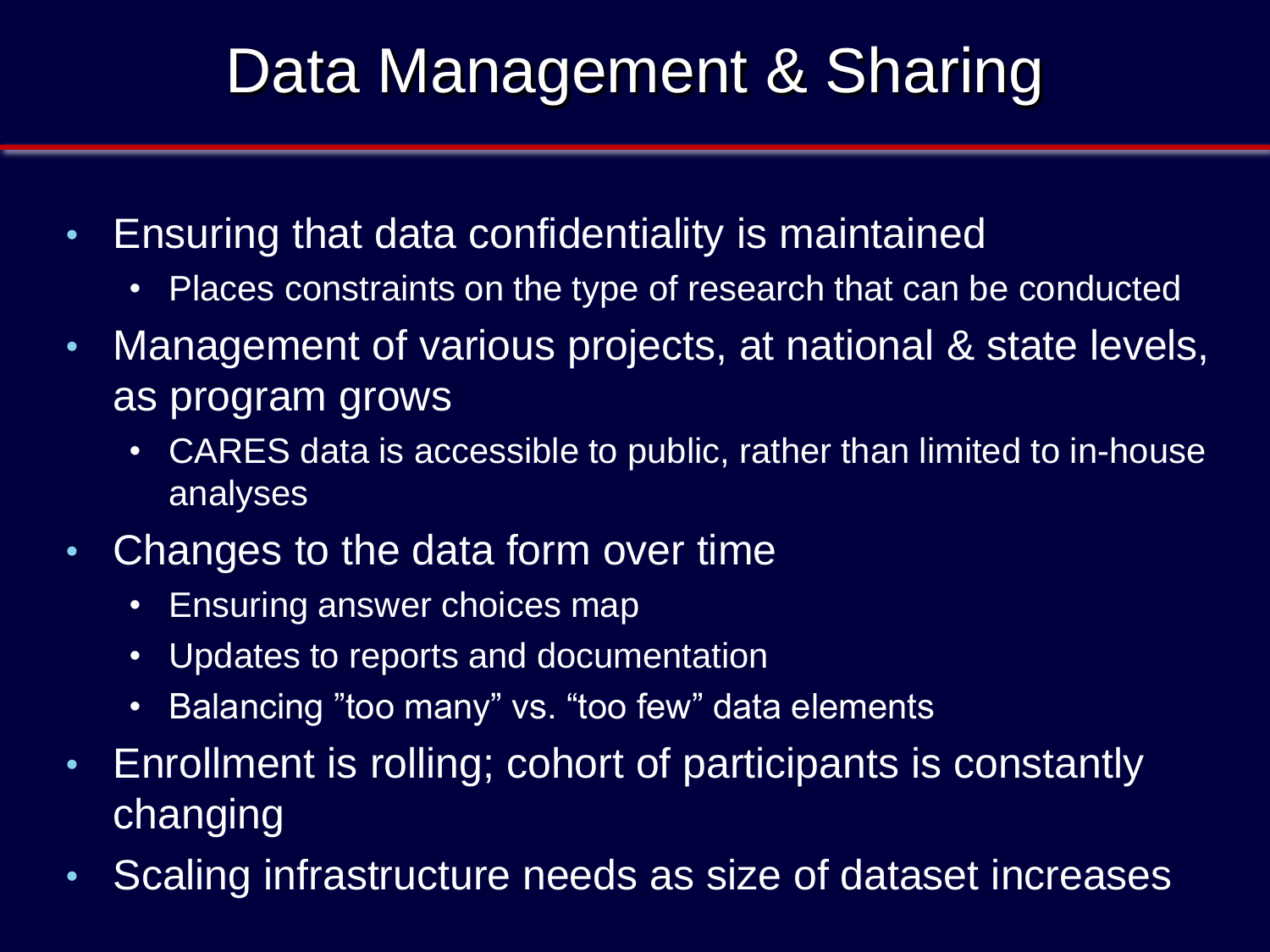#### Staff & Contact Turnover

#### • Registry-related "staff"

- National team
	- Potential loss of institutional knowledge
	- Program expansion is paused or reduced
- State Coordinators
	- Inefficient program expansion and data collection
	- Sunk cost with multiple trainings
- Local agency/hospital contacts
	- Ineffective participation
- Determine ways to maintain current staff
	- How to keep them engaged and excited in the role?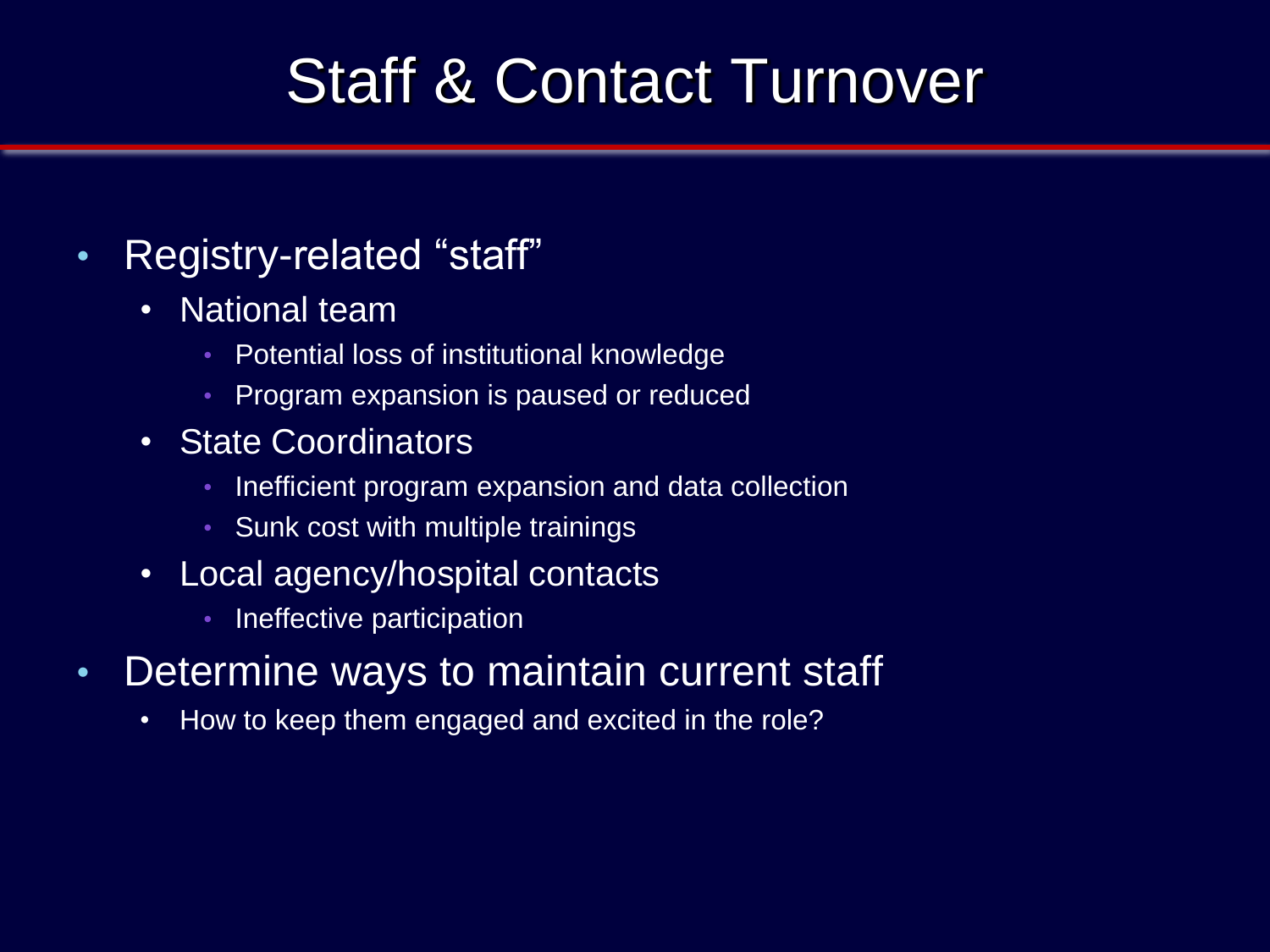# Vendor Relationships & Compliance

- Vendor buy-in and competing priorities
	- Timeline management on behalf of CARES and customer
	- Incorporating CARES elements into ePCR product at no cost to the agency
	- Vendor focus is their product vs. CARES' focus is our product and data integrity/quality
- "Middle-man" between customer and vendor
- Communication Management
	- Inconsistent messaging with vendor business model
- Compliance with CARES protocols
	- Upload threshold
	- Setup, testing and go-live processes
		- Derailment of standardization when each vendor process is customized
- NEMSIS (National EMS Information System) Alignment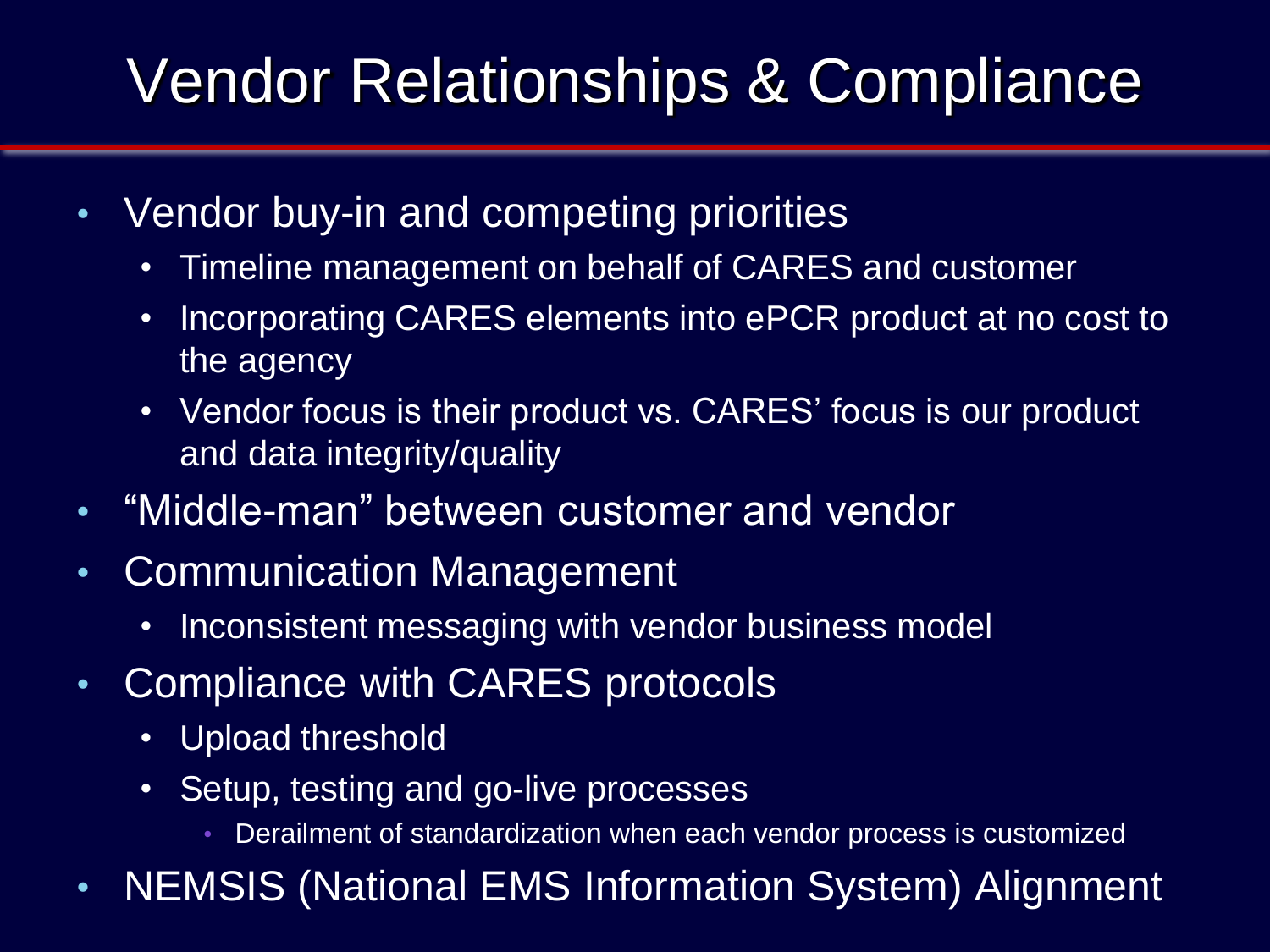### Data Quality

- Self-reporting of data
	- Training providers
	- Updating documentation
- Case ascertainment
	- Confirming accuracy of monthly call volumes
	- Biannual Assessment
- Interpretation of data definitions
- Standardization of training demos and content
	- Decentralized process with the train-the-trainer model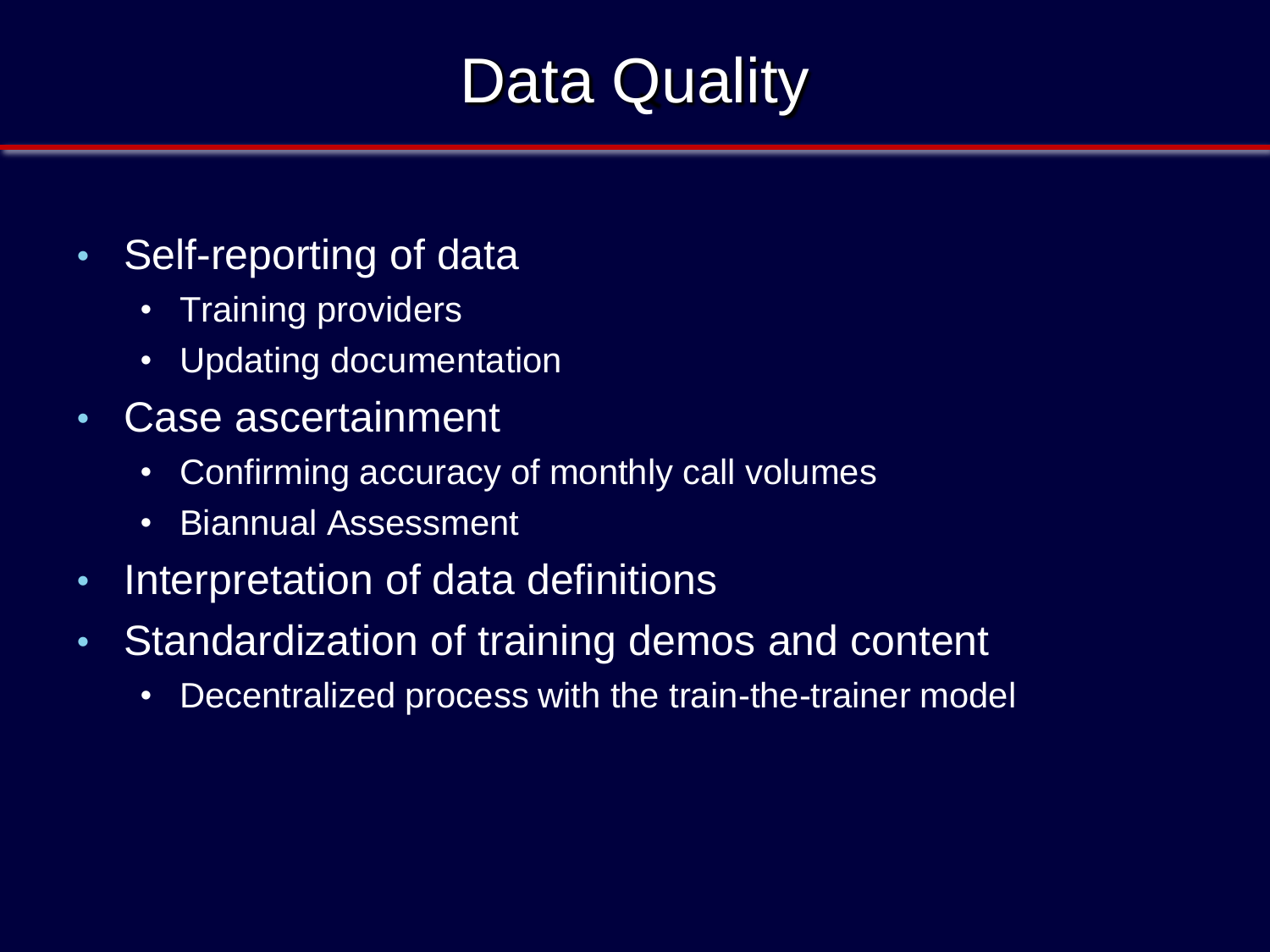# **Marketing**

- Promoting CARES as the US national OHCA registry
- Define messaging and target audience
	- Value proposition varies depending on "type" of user
	- Consistent communication about benefits and why important
- Identifying best channels for communication
- Social Media presence
	- Is it important?
	- What kind of engagement is valuable?
	- Maintenance and resource needs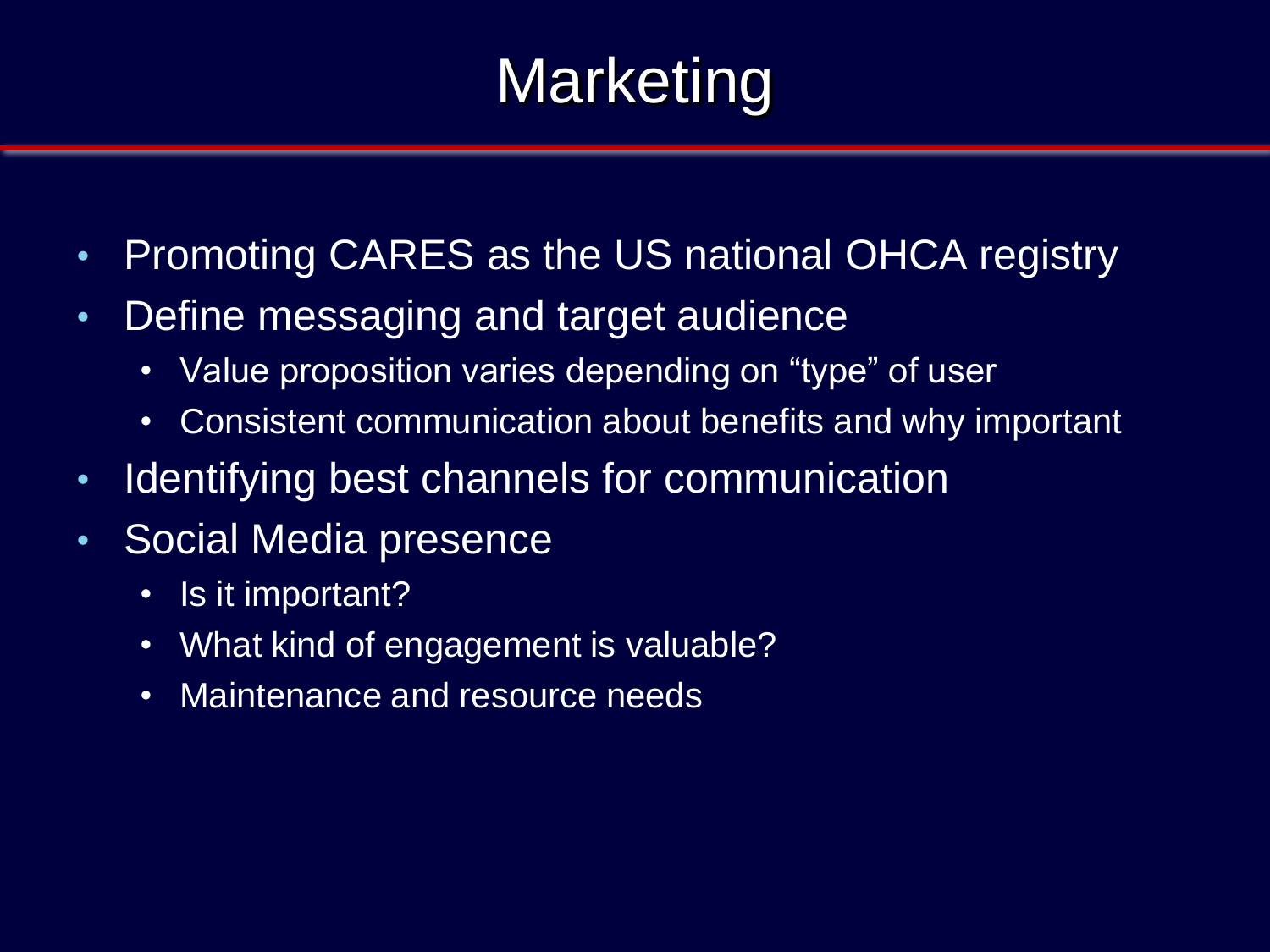# Technology & Evolution of Data Collection Mechanisms

- Developing new approaches to remain relevant and add value to users
	- Ex: Health Information Exchanges, Enterprise Access/Reporting for Health Systems, State Level EMS Data Extraction
- Adapting to changing data platforms in the field
	- Paper  $\rightarrow$  Scannable Form  $\rightarrow$  Manual Entry  $\rightarrow$  ePCR extraction
- Relevancy of data elements according to introduction of new protocols and devices
- Evolving with ePCR vendor advancements
	- Consolidator model, Bi-directional outcome data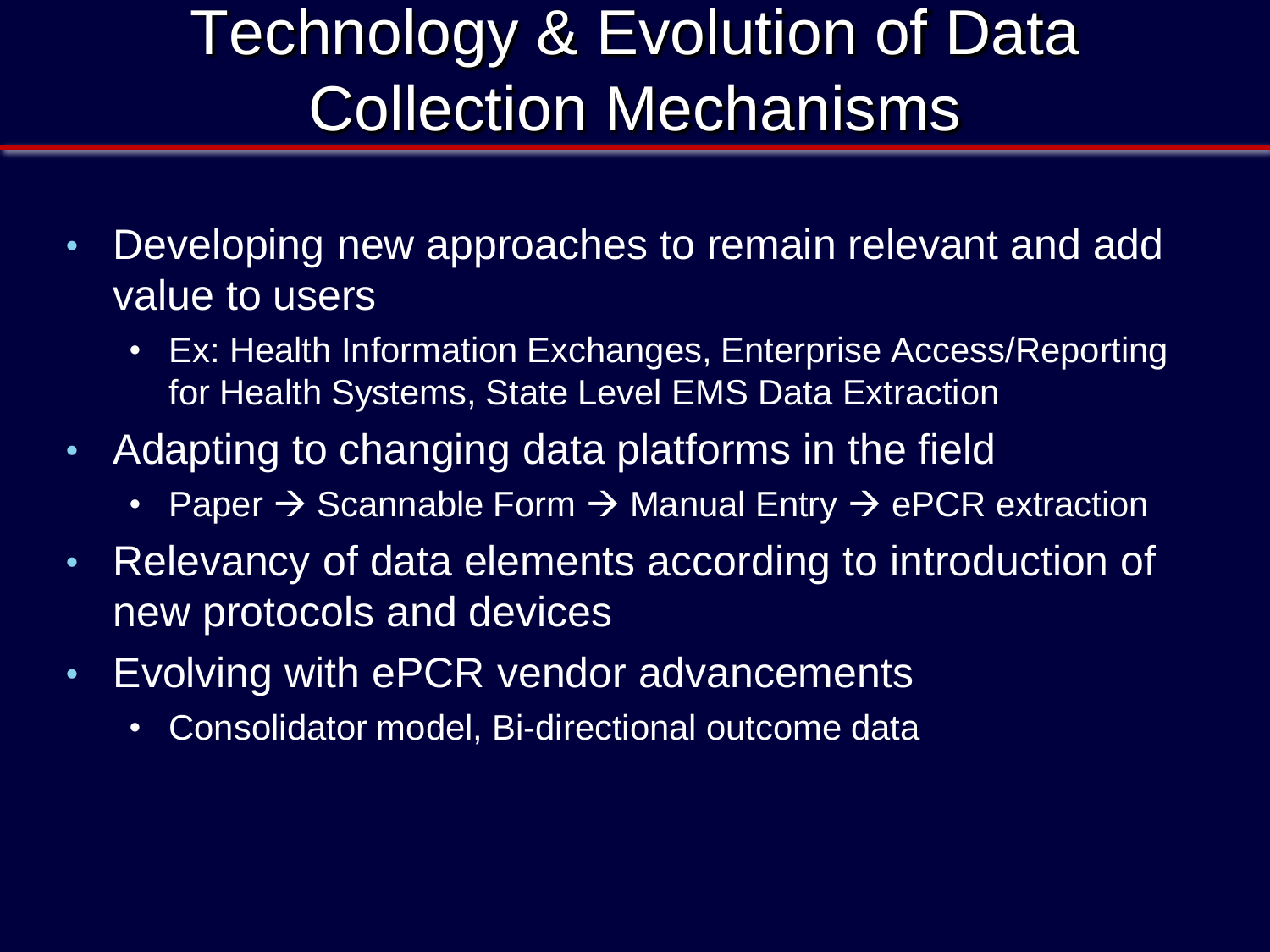### Data Security

- Agency concern regarding data sharing and access
- Hospital concern of PHI and facility identifiability
- Adapting to state requirements
- Compliance and legal hurdles
	- External Agreements
- Maintenance of relevant agreements and letters of support
	- CDC, JCAHO, CARES Site Agreement
- Incorporating new legislation (as applicable)